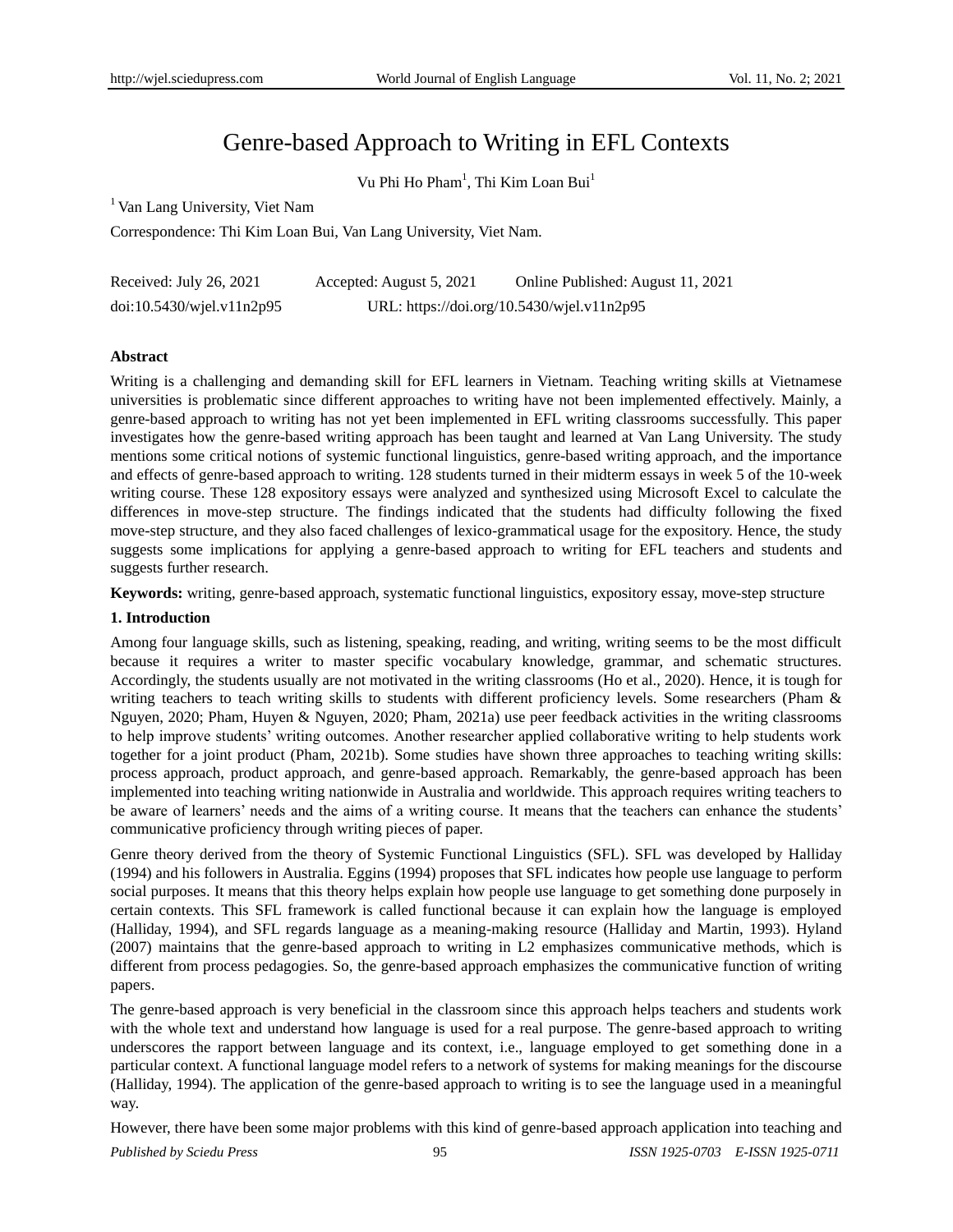learning EFL writing skills in the Vietnamese context. Writing teachers do not pay much attention to contexts and communicative purposes in the writing teaching process. The contexts and communicative purposes of texts impact the choice of language uses to serve communicative functions. The writing teachers have not realized the relationship between texts and their contexts of use. The teachers have not pointed out how language is used in authentic contexts in different fields.

Moreover, many writing teachers are not profoundly aware of notions of genre and its application into teaching writing. EFL students are also not trained to write written texts according to a genre-based approach. Therefore, writing teachers have not provided students with sufficient knowledge of genre-based approaches to writing such as social function, generic structure /move-step structure, and linguistic features. Lastly, according to Kay and Dudley-Evans (1998), writing teachers have taught their students how to write their written texts to fulfill "anticipated goal and purpose" and explore how writers structure texts in various cultures (p.310).

From the problems mentioned above, this paper, therefore, aims to review the literature related to the SFL genre-based approach to teaching writing in EFL contexts and then suggest some implications for teaching writing skills at Van Lang university and future research.

# **2. Literature Review**

# *2.1 Systemic Functional Linguistics and Genre*

Systemic functional linguistics (SFL) is a theory used to explain the relationship between social context and linguistic perspectives (Halliday & Matthiessen, 2014). In SFL theory, language is used functionally and considered a source of meaning-making (Halliday, 1978). There are various sources such as language, picture, sound, symbols, paralinguistic factors, and the like that are used to make meanings for texts. In other words, Berry et al. (1996) state that SFL highlights implications and considers language as a choice, which can be applied to texts. It can be said that the SFL theory is of great significance to the teaching of writing skills because it helps EFL learners easily choose different sources of meanings functionally and purposely according to each communicative situation.

Derewianka (1992) maintains that from a functional approach, language is used to get things done. Based on the purpose of the text, a writer can flexibly select appropriate lexico-grammar to convey what the writer expects readers to do. Martin (1984) insists that genre is "goal-oriented" and related to social purposes (p.25). Writing teachers need to clearly show the aim of each genre so that EFL learners can distinguish the differences between these kinds of writing genres.

The genre has been defined differently by researchers. According to Martin (1984), genres are identified based on language choice appropriate for communicative context to express meanings successfully. Swales (1990) regards genre as a class of communicative events and communicative purposes. Genre consists of some key terms such as particular setting, move-step structure, and socially communicative purposes. According to Thompson (2014), genre uses the resources of a register "to achieve certain communicative goals" (p.52). This definition is rather abstract, but it emphasizes conventions that a writer must follow to achieve particular purposes.

Hyland (2007) proposes that genre is "abstract," but it can be recognized socially thanks to the ways of language used in texts (p.149). It means that different kinds of genres can be identified through the language-specific for each type of genre. It is noticeable that the context of culture is different from the context of the situation. Halliday (2009) maintains that the context of a situation consists of three elements: field, tenor, and mode. These constituents of the register have impacts on language choices. Droga and Humphrey (2003) agree that the context influences the language use of the writer who needs to follow cultural conventions in writing to become "members of culture" (Halliday, 1994, p.25). Based on the ideas of Hammond and Hood (1990), it is essential to learn languages in context, which means that language is used to make meanings in context. Writing teachers need to provide students with authentic study materials that are related to different kinds of writing genres in EFL classrooms.

As cited in Luu (2011), genre consists of both literary texts and recurring patterns of daily, academic and literary texts in a culture (Hammond & Derewianka, 2001). Genres can be either written or spoken, and they are grouped based on the primary purposes. Swales (1990) said that genres that had similar goals belonged to the same text types. Derewianka (1990) categorized six main genres based on their social purposes: narratives, recount, information reports, instruction, explanation, and expository texts. It can be said that these social purposes of different text genres influence linguistic inputs of the text. This means that linguistic conventions can be in the form of schematic structure and linguistic features. Luu (2011) insisted that schematic structure referred to the internal structure or text organization, including the text's introduction, body, and conclusion. In contrast, language features cover some linguistic aspects (grammar, vocabulary, connectors, etc.) that the writers used to make a readable text.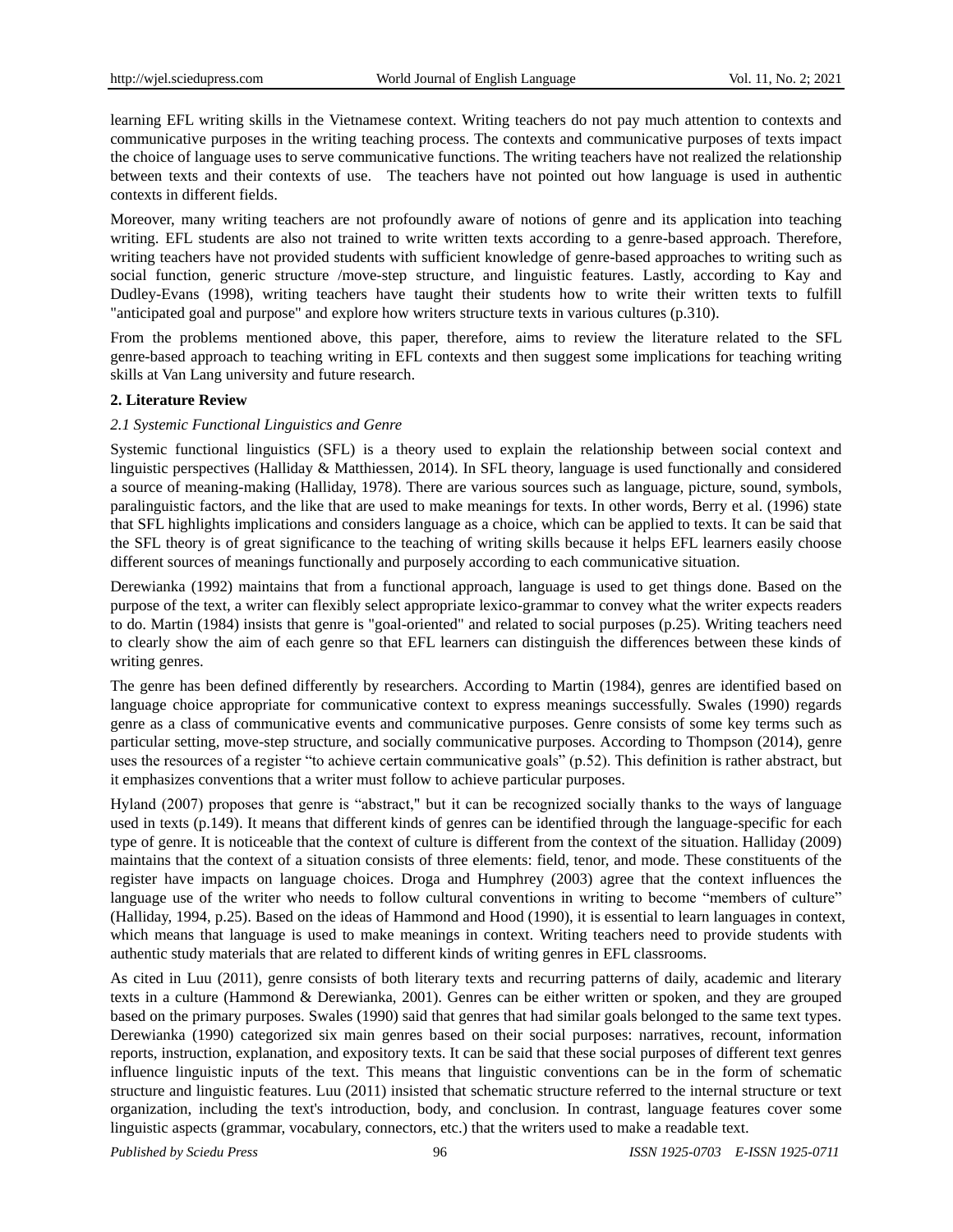According to Swales (1990), the genre is primarily recognized by its communicative purpose, shaping how a text is realized. Texts which belong to a genre often share similar features such as intended audience, idea organization, and language choices.

#### *2.2 Genre-based Approach to Writing*

A genre-based approach emphasizes the rapport between text genres and their contexts (Hyon, 1996). The genre-based writing approach helps students communicate effectively in academic and professional environments (Luu, 2011; Hammond & Derewianka, 2001). There are seven characteristics of the genre-based approach to writing synthesized by Luu (2011, pp.123-124) as follows.

First, the importance of exploring the social and cultural context of language use is highlighted. The context impacts the purpose, generic structure, and linguistic conventions of the text (Hyon, 1996; Hammond & Derewianka, 2001).

Second, the genre-based approach emphasizes the importance of the readers and the linguistic norms that a text needs to obey to be effectively accepted by its readership (Munice, 2002). EFL writers should produce texts that fulfill the discourse community's expectations in terms of generic structure and lexico-grammatical conventions.

Third, this approach underlies writing as a social activity, which means the writer interacts with the readers socially.

Fourth, this approach enables students to deploy language patterns to make a text coherently and purposely. Therefore, learners have to pay attention to the social purposes when they compose a piece of writing.

Fifth, this approach underscores the importance of writer and reader communication in a text (Reid, 1995). Both the writer and reader should ask some questions such as intended readers, writing a text, writer's viewpoint, good writing, language features, generic organization, proficiency levels, and cultural backgrounds.

Sixth, the teacher's role in the genre-based approach is considered authentic and not authoritarian (Rothery, 1996). The teacher guides and gives students academic support during various activities, which helps the students finally control writing genres. Simultaneously, the teacher can recognize the importance of students' contributions to teaching and learning EFL.

Last but not least, the genre-based approach highlights the explicit teaching of the linguistic conventions of the genre for second novice student writers (Christie, 199. In the classroom, teachers following genre orientation often use the teaching-learning cycle consisting of three phases: modeling a "sample expert" text, joint-negotiation of text with the teacher, and independent construction of text by an individual student (Cope & Kalantzis, 1993).

Similarly, Hyland (2007) suggested the five stages of a genre approach to writing: setting the context, modeling, joint construction, independent construction, and comparing. In other words, the *context* stage setting aims to find out the communicative purpose of a particular genre. At the *modeling* stage, teachers can guide learners to recognize the language features of a sample text and the writer"s intentions. Third, the purpose of the *joint construction* stage is to emphasize textual characteristics that learners analyzed at the previous step. Learners write their essays with the help of teachers at the *fourth* stage; finally, at the *comparing* stage, the communicative purpose and language characteristics of the genre they have learned can be compared with other kinds of writing genres to find similarities and differences.

## *2.3 The Importance and Effects of Genre-Based Approach to Writing*

Suksawas (2018) reports that English for Specific Purposes (ESP), Systemic Functional Linguistics (SFL), and English for Academic Purposes (EAP) are taught and learned from a genre-based approach. Some studies have shown that teaching EFL writing has been impacted by Halliday"s genre theory (1985, 1994). This genre-based approach highlights formal teaching and language functions (Hyon, 1996). In other words, EFL learners who would like to interact successfully by using pragmatic knowledge should combine linguistic competence and communicative competence in their writing papers (Paltridge 2001, Yasuda, 2011; Taguchi, 2012 cited in Melissourgou & Frantzi, 2017).

*Published by Sciedu Press* 97 *ISSN 1925-0703 E-ISSN 1925-0711* The genre-based approach must focus on linguistic features and the organization of text (Sukawas, 2018). Each writing genre requires distinctive language and generic structure; therefore, EFL writing learners have to be aware of the knowledge related to "a specific form of communication" to communicate effectively in context (Hyland, 2002, p.125). It means that the context decides the use of language and organization of each type of writing genre. Hammond and Macken-Horarick (2001) state that Australian schools teach literacy "explicitly and systematically," which facilitates the teaching and learning of "text-types" (p.116). There should be explicit genre-based writing instruction in the EFL classroom. In fact, according to Hyland (2002), students should be provided with "an explicit knowledge or relevant genre," which helps them interact effectively in their "target context" (p.125). In addition, SFL theorists claim that the fact that "generic structures" along with "their associated grammatical features" should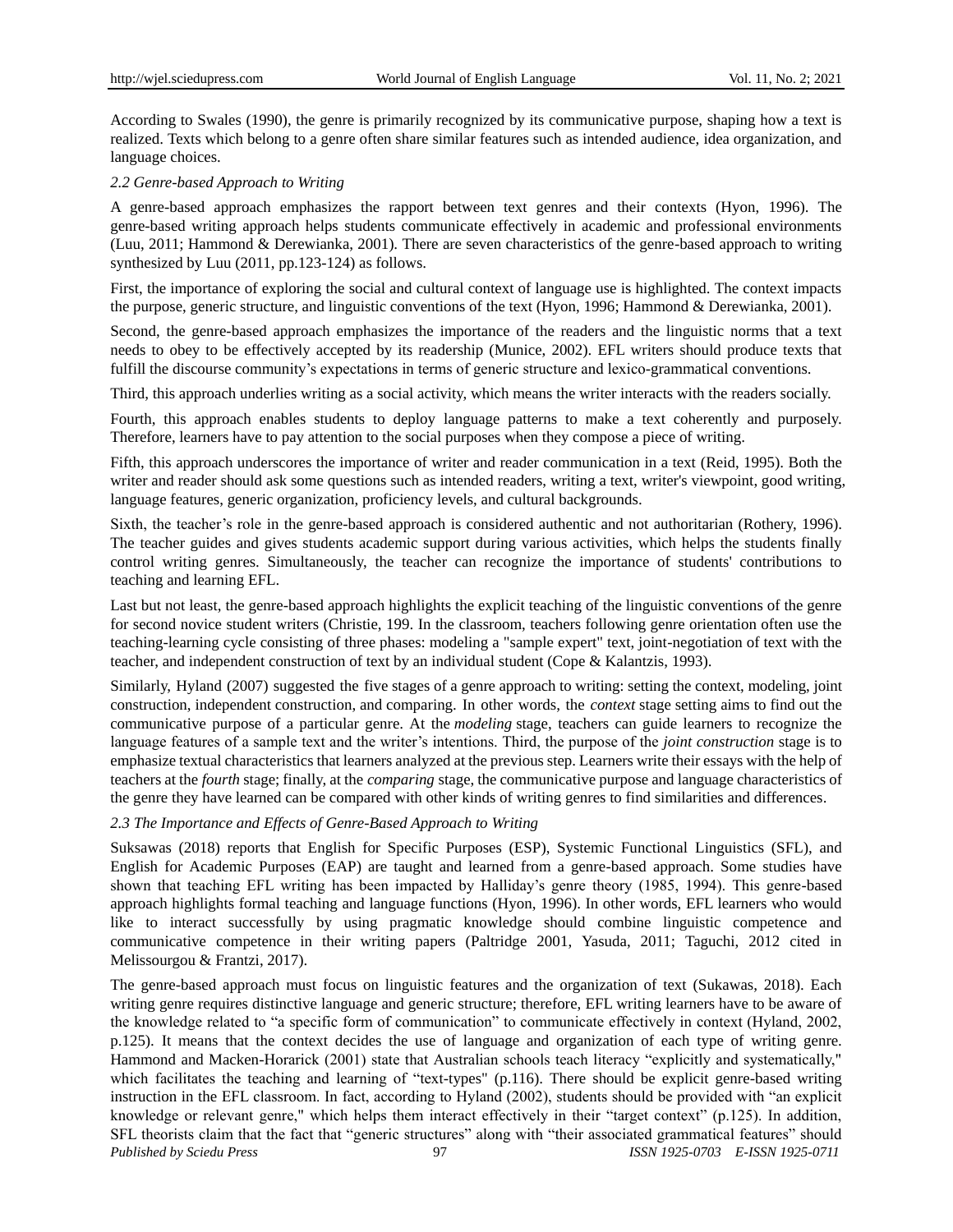be taught explicitly helps learners participate successfully in "various disciplines and professions" (Coffin, 2001, p.113). Thus, it is necessary for writing teachers to train their students how to write different kinds of writing genres explicitly and systemically to serve social purposes.

Moreover, Hyland (2004) maintains that genres are specific to particular "cultures and communities" (p.54); therefore, EFL writing teachers need to integrate cultural and linguistic factors into teaching writing from the genre-based approach. Kay and Dudley-Evans (1998) emphasize that the genre-based approach encourages students to join a "particular discourse community" in which they can explore how texts are organized, and this means that students should learn the rules before they can exceed them because the genre-based approach "promotes flexible thinking and informed creativity" (p.310). it is therefore necessary for writing teachers to train the students how to communicate effectively in a particular discourse community by using the genre-based approach to writing EFL flexibly and knowledgeable.

EFL Writing teachers should be aware of language's "formal and functional properties" (Hyon, 1996, p.712). They should help EFL writing learners recognize the predictable and recurring language patterns (Painter, 1986). Lin (2006) suggests that writing teachers can help EFL to master "text types and genres," and then the learners can do things with the language they are taught and used on their own (p.7). In fact, according to Hyland (2007), the teachers can help the learners explain how "target texts" are organized and the reasons why these target texts are arranged in this way (p. 151). Knowing generic structures and language used in various writing genres will be beneficial for the EFL learners' writing skills and proficiency.

Most importantly, Luu (2012, p.123) argues that EFL learners in genre-based writing classes are motivated to exchange meanings and negotiate with classmates, peers, and readers. He also claims that learning in this way can eliminate the learners' "feeling of isolation" and bring about "positive reinforcements" of building the knowledge of linguistic usage, content, and ideas in constructing a text. As a result, writing teachers need to explicitly train sample texts of a particular genre to the EFL learners to facilitate their exploration of the writing genre in terms of generic structure and lexico-grammatical features.

# *2.4 Previous Studies on SFL Genre-Based Approach to Writing in EFL Contexts*

Cited in Sukawas (2018), a significant number of L2 researches pay much attention to improving learners" writing skills in different text types; for example, descriptive essays, argumentative essays, and research articles (Correa & Echeverri, 2016); writing English for Specific Purposes (Correa & Echeverri, 2016); and writing for Standardized tests (Kakali, 2015).

Truong (2017) studied using the genre-based approach in teaching letters for English-majored first-year students at a university in Vietnam. Her study aimed to collect data from questionnaires and test results. The results indicated that low-level learners had problems with idea organization, contextual and paralinguistic factors. She suggested that lexico-grammatical features still remained problematic, which needed a long-term focused genre-based approach. She also highlighted the significance of L1 background knowledge that facilitates the learners" writing EFL.

A majority of the studies have investigated the effectiveness of the genre-based approach on teaching essays in EFL classrooms and supplied proof of learners" improvement in terms of organization, argumentation, thesis constructing, and language (Amogne, 2013; Luu, 2011; Trinh & Nguyen, 2014 cited in Truong (2017). In addition, previous studies have proved the positive effects of genre-based writing instruction ( Myskow & Gordon, 2010; Yasuda, 2011 cited in Bae (2012).

Luu (2011) examined the effects of the genre-based approach on students' writing performance and their attitudes. There were 45 freshmen of Ho Chi Minh City University of Finance - Marketing, and they were involved in an experimental genre-based writing class. The findings indicated that most of the students used the main features of the required recount genre related to social purposes, linguistic features, and schematic structure. Luu"s (2011) findings revealed that the three phases of the teaching-learning cycle greatly impacted the participants. The participants mastered the main characteristics of the particular genre, and simultaneously they showed their positive feelings for the genre-based writing approach. He suggests that applying the genre-based approach to training and learning writing skills is necessary and useful.

Chen and Su (2011) investigated the teaching efficacy of a genre-based approach to train how to summarize. 41 EFL university students in Taiwan had to summarize *The Adventures of Tom Sawyer* in a maximum of 500 words. The study deployed a pre-test/post-test assessment, and all of the students' summaries from the pre-and post-tests were marked according to ideas, structure, lexico-grammatical features. The research results indicated that the genre-based approach impacted the students' ability to summarize a narrative source text. Furthermore, the students got more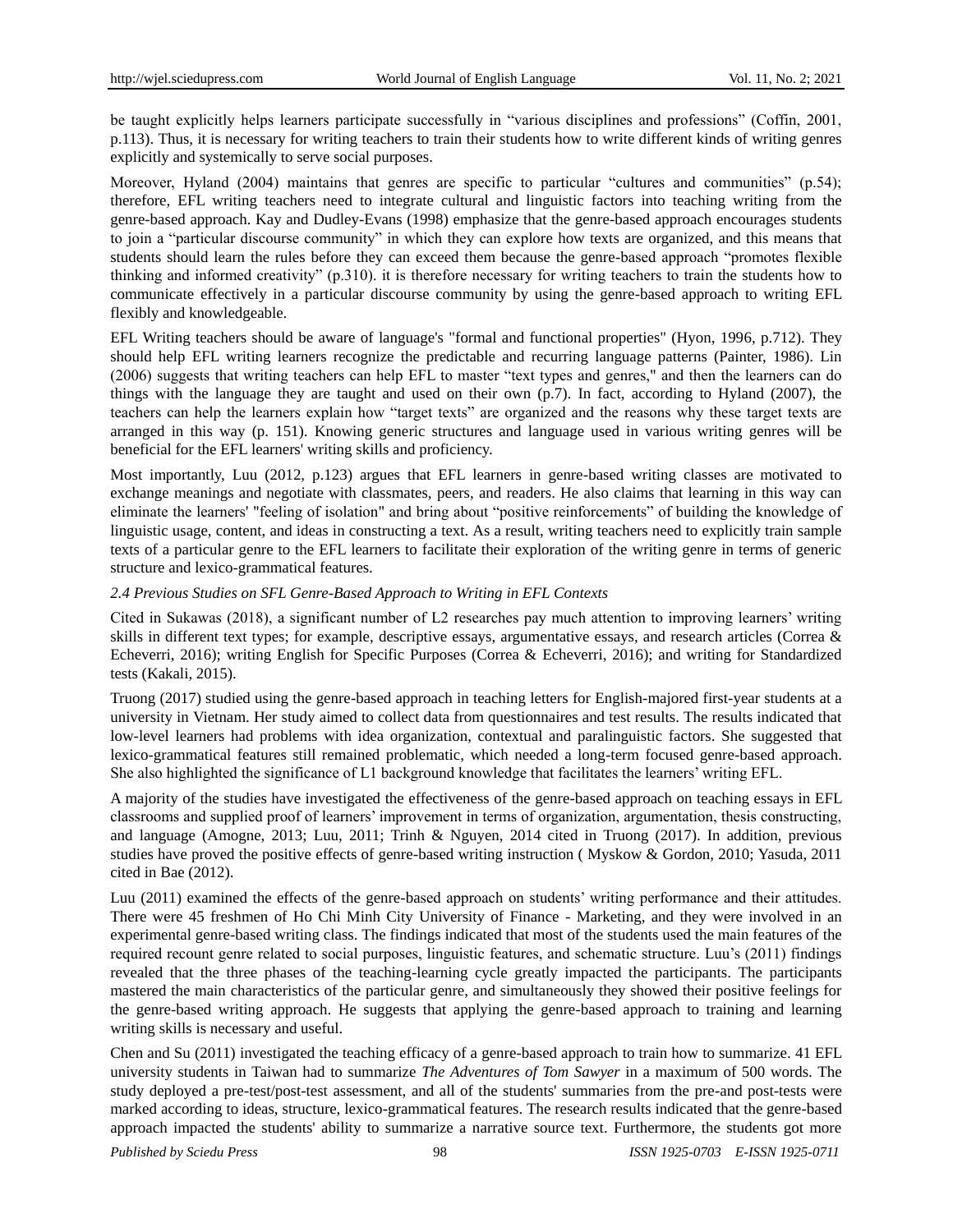benefits from content and structure than from lexico-grammatical use.

Hermansson et al. (2019) examined the impacts of joint construction, which was one stage in the genre pedagogical model of the Sydney School. At the stage of joint construction, teachers and students cooperate to co-organize texts. Ninety primary students were instructed by six teachers based on the genre-based approach, namely joint construction, which was believed as the most compelling part of the Teaching and Learning Cycle by these researchers. The study deployed a pretest-posttest control group design or quasi-experimental intervention to investigate the impacts of genre-based instructions to serve the educational part of the Swedish national curriculum. The findings revealed that the researchers challenged the argument, and their findings were not similar to the belief. Their study indicated that the Joint Construction stage did not significantly impact the students" narrative writing quality or enhance the length of their writing.

Tanaporm and Supong (2019) aimed to investigate the influences of a genre-based approach to training Thai engineers on how to write technically. The research used the lesson plan examined by three professionals for the suitability of technical writing instructions. The 10 Thai participants took the pre-and post-tests with the same discipline and different levels of proficiency. The research findings revealed a difference in scores between pre-test and post-test and a significant disparity at p-value  $\langle 0.05 \ (p.002)$ , which was shown from their paired t-test analysis. The findings also represented four interviewed participants" positive attitudes towards how technical writing was taught.

Most importantly, Luu (2011) argues that students could not make a particular text type successfully if they are not instructed explicitly about linguistic conventions related to language features and schematic structure.

From the overview of the literature review above, this study was conducted to examine whether EFL writing learners followed the fixed structure of an expository essay from a genre-based writing approach as Luu"s (2011) argument or not.

Like other essays, an expository essay comprises three parts: an introductory paragraph, body paragraphs, and a concluding paragraph. The table below shows a typical pattern of organization for a five-paragraph expository essay. The purpose of the expository essay is to explain the writer's position for the essay topic clearly.

| The move-step structure of an expository essay |                  |                                                             |
|------------------------------------------------|------------------|-------------------------------------------------------------|
| <b>Moves</b>                                   |                  | <b>Steps</b>                                                |
| <b>Introduction</b>                            |                  | - Hook                                                      |
|                                                |                  | - Building sentences                                        |
|                                                |                  | - Thesis statement (writer's position)                      |
| <b>Body</b>                                    | Body paragraph 1 | - Topic sentence                                            |
|                                                | (Argument 1)     | Supporting sentences (Using facts, anecdotes, statistics,   |
|                                                |                  | expert's opinions)                                          |
|                                                |                  | - Concluding sentence                                       |
|                                                | Body paragraph 2 | - Topic sentence                                            |
|                                                | (Argument 2)     | - Supporting sentences (Using facts, anecdotes, statistics, |
|                                                |                  | experts' opinions)                                          |
|                                                |                  | - Concluding sentence                                       |
|                                                | Body paragraph 3 | - Topic sentence                                            |
|                                                | (Argument 3)     | Supporting sentences (Using facts, anecdotes, statistics,   |
|                                                |                  | experts' opinions)                                          |
|                                                |                  | - Concluding sentence                                       |
| <b>Conclusion</b>                              |                  | - Restatement of thesis                                     |
|                                                |                  | - Summary of body paragraphs                                |
|                                                |                  | - Final thought                                             |

Table 2.1. The structure of an expository essay (adapted from Chin et al. to 2012)

According to Chin et al. (2012), in the introductory paragraph, the building sentences introduce the topic and give the background information, and the thesis statements present the essay topic, the writer"s position, and the main ideas supporting the position. Second, each body paragraph uses one of the main ideas from the thesis statement to argue that helps the writer's position. Each paragraph comprises the topic sentence, which introduces the first main idea; supporting sentences that present supporting points and provide details by using facts, anecdotes, statistics, and experts' opinions; and the concluding sentence restates the main idea and summarizes the supporting points. Lastly, In the concluding paragraph, a restatement of the thesis states the writer's position again using different words; the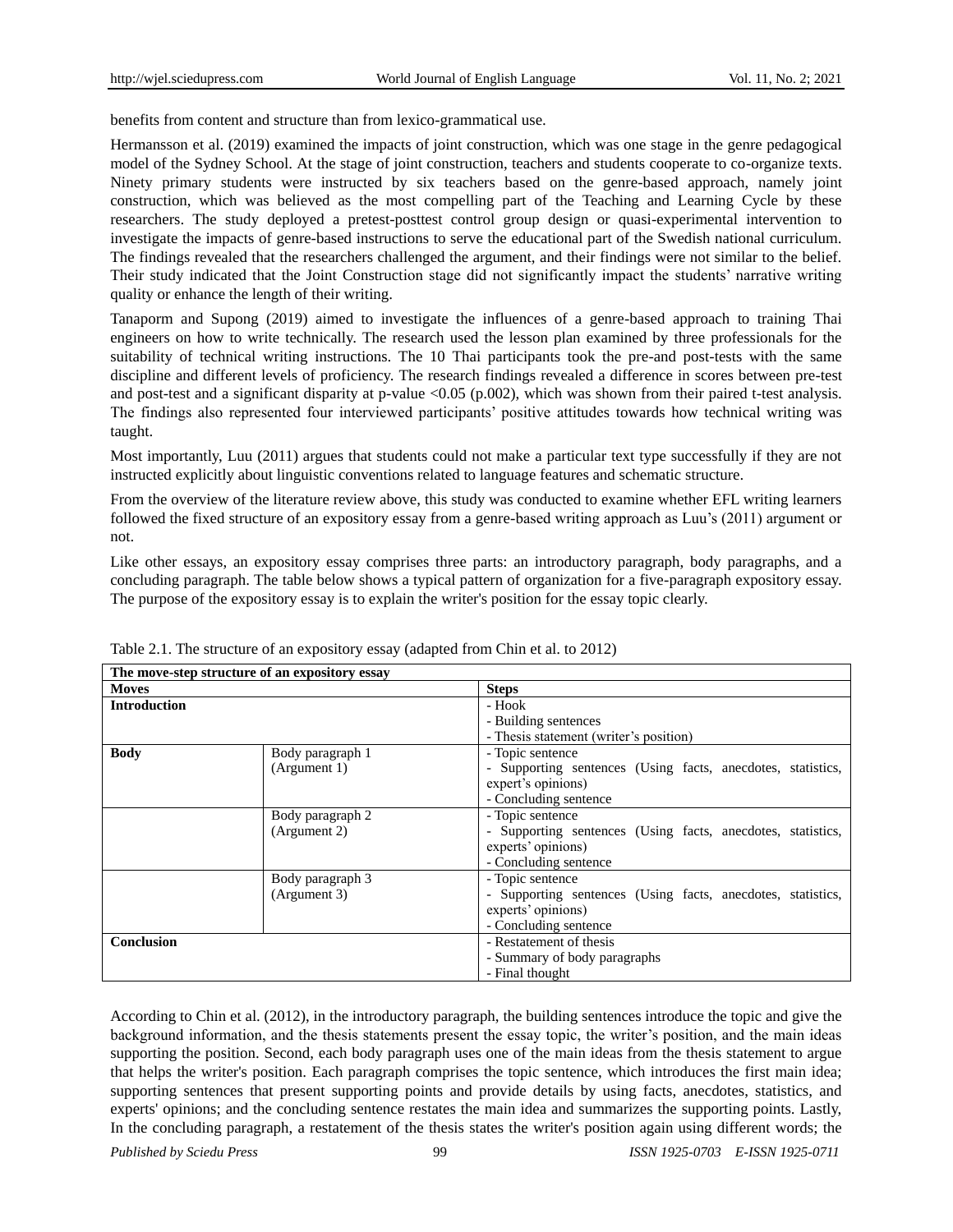summary of the body paragraphs summarizes the main ideas of each paragraph, and the final thought presents the writer's feelings or prediction about the essay topic.

Chin et al. (2012) suggest that the s should follow the following five steps to outline a five-paragraph expository essay.

- Step 1: research the topic.
- Step 2: decide your position on the topic and choose supporting arguments.
- Step 3: write a thesis statement.
- Step 4: write a topic sentence for each body paragraph.
- Step 5: write the supporting points for each body paragraph.

This study aims to investigate the genre-based writing approach for writing classes at Van Lang University, and thus the two research questions are raised to serve the study"s purposes.

- 1. To what extent do the students at Van Lang university follow the fixed structure of an expository essay as they are taught?
- 2. What are the lexico-grammatical errors found in the students" expository essays?

# **3. Methodology**

This study deployed a mixed-method approach to find out the genre-based writing approach at Van Lang University. The study utilized Microsoft Excel to count frequencies and percentages, and the study also analyzed 128 essays from a descriptive analysis from the statistics and essays" contents. One hundred twenty-eight students from two writing classes of Van Lang University turned in their midterm tests which required them to write an expository essay for the given topics during 60 minutes in week 5 for the 2-credit writing course of 10 weeks. Each of the student's essays was marked with the letter E, i.e., essay and numbers. For example, the essay of the first student was written as E1 and did the same for the rest of the other essays collected. The 128 midterm expository essays were collected, and they were marked from E1 to E128. Then, they were synthesized and categorized based on the analysis criteria of move-step structure. Microsoft Excel calculated the percentages and provided the tables presented in the findings and discussion sections below. Along with the percentages from the findings, a descriptive analysis of 128 essays was presented and analyzed in the study to address the two research questions.

## **4. Findings and Discussion**

*4.1 Research Question 1: To What Extent Do the Students at Van Lang University Follow the Fixed Structure of an Expository Essay as They Are Taught?*

## 4.1.1 Move-step Structure of the Introductory Paragraph

The findings indicate that the students had difficulty in writing the first move of the expository essay's schematic structure - the introduction. As the data analysis showed, they just wrote down what they think in their heads, and sometimes their written ideas were influenced by spoken language. The first move should comprise building sentences or a hook to lead the readers to the topic. The thesis statement mentions some steps such as topic, writer's position for the topic, and arguments to support the writer's position. However, the students did not follow the move/step structure of the expository essay completely; therefore, their essays' introduction is problematic and ambiguous, which made it the readers hard to see the purpose of the essays as in table 4.1 below.

| Problems with the introductory paragraph   | Frequency | Percentage |
|--------------------------------------------|-----------|------------|
| Lack of hook                               |           | 1.59%      |
| Lack of arguments                          | 16        | 12.70%     |
| Redundant information                      | 21        | 16.67%     |
| Off-topic / digression                     | 56        | 44.44%     |
| Topic unmentioned                          | 16        | 12.70%     |
| <b>Ouestion</b> used                       |           | 3.96%      |
| Thesis statement consisting of 2 sentences | 10        | 7.94%      |
| <b>Total</b>                               | 126       | 100%       |

Table 4.1. Problems with the introductory paragraph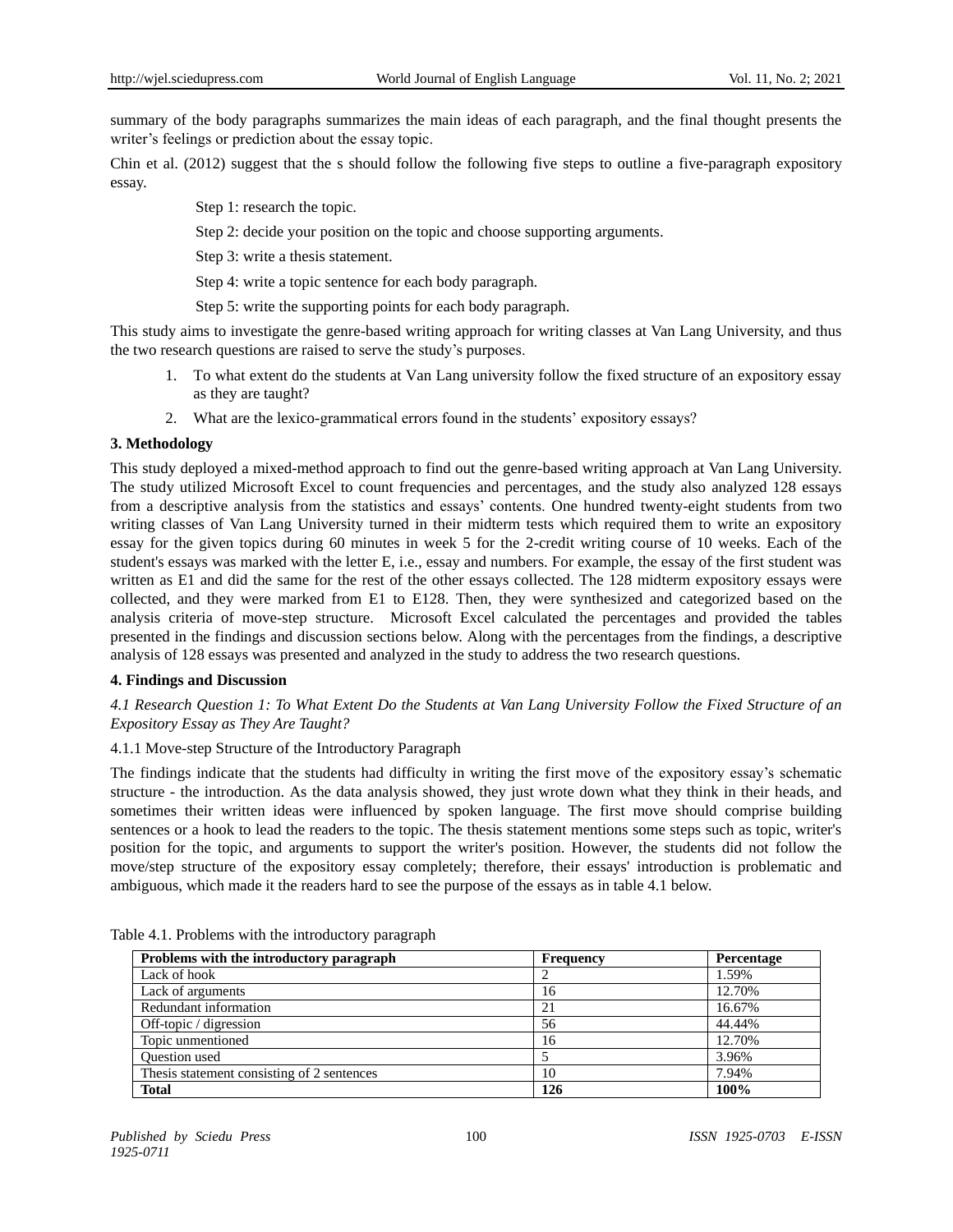Table 4.1 showed that two analyzed essays (1.59%) lacked the hook whose purpose was to attract the reader to the topic. This step is essential for the first move of the schematic structure of the expository essay because the readers can decide to continue their reading the whole expository essay. As a result, the writers need to provide the introduction with some building sentences, known as the hook, to trigger the reader's curiosity about the discussed topic.

In addition, the data analysis revealed that 16 students (12.70%) did not mention the arguments to support the writer's position on the topic. They are unaware that the purpose of mentioning the arguments is to provide the readers with the main reasons/ideas discussed and elaborated on in the next move - the body. The writers should include three components in the thesis statement (e.g., topic, writer's position, and arguments to support his/her position).

Moreover, because the students did not follow the conventions of schematic organization, they couldn't make themselves understood by giving redundant information that was irrelevant to the topic. Even worse, they digressed from the topic which was being discussed. The findings showed that 21 (16.67%) of the students gave too many unnecessary and unrelated ideas for the topic, and 56 (44.44%) of them were distracted from the topic, which means that the students beat around the bush and did not go directly into the topic. Some of the students' introductions are off-topic since they unfollowed the fixed move-step structure of the introduction.

Furthermore, the findings revealed that ten students (7.94%) had difficulty writing down the thesis statement topic. They could not deploy three elements in the thesis statement, so they sometimes forgot to mention the topic, arguments, or position for the essay topic. The rule to write the thesis statement is that the students had to organize the above three components to write the thesis statement in only one sentence; however, the findings put forward that 10 (7.94%) students organized the thesis statement in two separate sentences. Even some students (3.96%) arranged the thesis statement in the form of questions.

The findings also indicated that the students could provide arguments to support their position on the topic. Still, they could not organize the three elements into a complete thesis statement which might lack topic, writer's opinion, or arguments to support the writer's opinion.

# 4.1.2 Move-step Structure of the Body Paragraphs

The findings indicated that there were 41 students" essays which lacked topic sentences in different body paragraphs. This means that the topic sentence in each body paragraph was not well-organized and conventionally correct. The students did not make sense of three elements of the topic sentence, including topic, writer's opinion, and one of the three main ideas. The students did not present the three constituents of the topic sentence sufficiently, and even some topic sentences in the form of noun phrases were found in the data. As a result of these, readers found it hard to comprehend what the writer would like to convey in the topic sentence. In other words, these topic sentences were ungrammatical and incomplete, which lead to not making meaning for the written essay.

Also, the findings showed that one student included three topic sentences in one paragraph. It is hard for this student to elaborate on the main ideas of the thesis statement. Even two students used questions in the body paragraph, while the other 27 students provided irrelevant information to the essay topic and main ideas. Surprisingly, only one student quoted the expert's opinion in their essay. Similarly, the students wrote supporting sentences without any detailed information that is expressed by facts, examples, other people's experiences, and statistics. They were unable to organize and arrange ideas cohesively and logically in the body paragraphs; therefore, they provided irrelevant information to the essay because they did not know the steps they must follow to gain communicative purposes in the body move.

Finally, the students could not write concluding sentences for different body paragraphs. They did not know how to restate the topic sentence and give their thoughts in the concluding sentences.

## 4.1.3 Move-step Structure of the Concluding Paragraph

The findings revealed that there were two essays with no concluding paragraph. It can be explained by the fact that the students did not have much time, only 60 minutes, to take the midterm writing test with an unfamiliar topic, which impacted their time management appropriately to write the conclusion of the essay.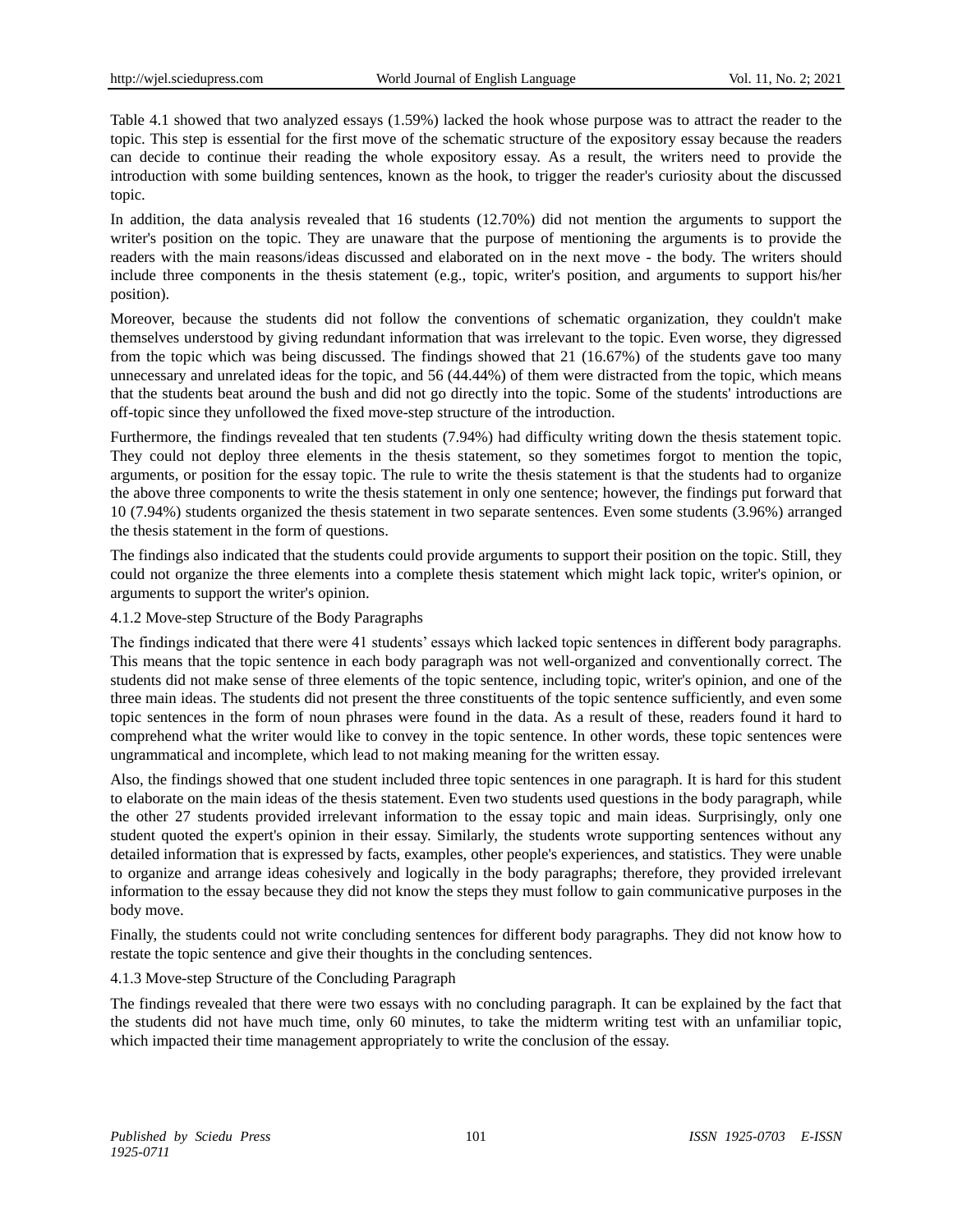# Table 4.2. Problems with the concluding paragraph

| Problems with the concluding paragraph |                  |            |
|----------------------------------------|------------------|------------|
|                                        | <b>Frequency</b> | Percentage |
| No concluding paragraph                |                  | 0.69%      |
| Lack of thesis restatement             |                  | 24.40%     |
| Lack of body paragraphs' summary       | 108              | 37.11%     |
| Lack of final thoughts                 | 16               | 5.50%      |
| Irrelevant information                 | 29               | 9.96%      |
| Wrong use of transitional expressions  | 65               | 22.34%     |
| <b>Total</b>                           | 291              | 100%       |

Moreover, the findings indicated that 71 students (24.40%) did not restate the thesis statement in the concluding paragraph. Even worse, 108 of 128 students did not summarize body paragraphs' main ideas in the concluding paragraph. 16 (5.50%) of 128 essays lacked final thoughts, which means the students did not give their own thoughts on the topic. 122 essays mentioned the final views of the writer by providing advice, suggesting actions, predicting future consequences, or hoping for something.

Furthermore, there was some irrelevant information in 29 students' analyzed essays. They provided unnecessary content that was not relevant to the essay topic and the writer's position. There were 65 (22.34%) essays that contained errors related to using transitional expressions.

The findings of the conclusion move indicated that the EFL students at Van Lang university faced challenges of following fixed steps of the conclusion move.

# *4.2 Research Question 2: What Are the Lexico-Grammatical Errors Found in the Students' Expository Essays?*

# 4.2.1 Errors Related to Vocabulary

The findings revealed that the students did not use transitional expressions to link the ideas between paragraphs and sentences together. Some of the students failed to deploy the transitional words for one part of the whole essay. There were some cases in which the students could not use the transitional expressions correctly to express their ideas, and they placed the transitional expressions at the wrong places in the sentence or paragraph. The data analysis showed that the students put "on the other hand" in the first paragraph of the body, which is wrong. The transitional expressions were used wrong and found in the analyzed data, such as "the secondly," "overall," "sum up," "in the other hand," "the last but not least," and so forth. Moreover, the students could not distinguish the differences between "finally/lastly" and "in short/sum,' and thus, they made mistakes of placing 'finally/lastly' in the concluding paragraph instead of the third body paragraph. They had to use "in short/sum" for the concluding paragraph to summarize the essay.

Interestingly, the students did not have a wide knowledge of synonyms of transitional expressions. Most of the students' essays contained nearly the same transitional expressions to connect ideas between paragraphs. They often used "first/firstly/to begin with", "second/secondly/ in addition, "third/thirdly/lastly/finally" in the body paragraph; and they used "in short", "to summarize" and "conclude" in the concluding paragraph. Instead, the students should deploy various transitional words and phrases in their expository essays to repeat repetition and redundancy. Hence, the writing teachers need to provide linguistic input of transitional words to help the students express their ideas in the essays cohesively, coherently, and smoothly.

These findings are very beneficial to writing teachers who will adjust their writing methods from the genre-based approach.

Table 4.2. Transitional expressions found in the students' analyzed essays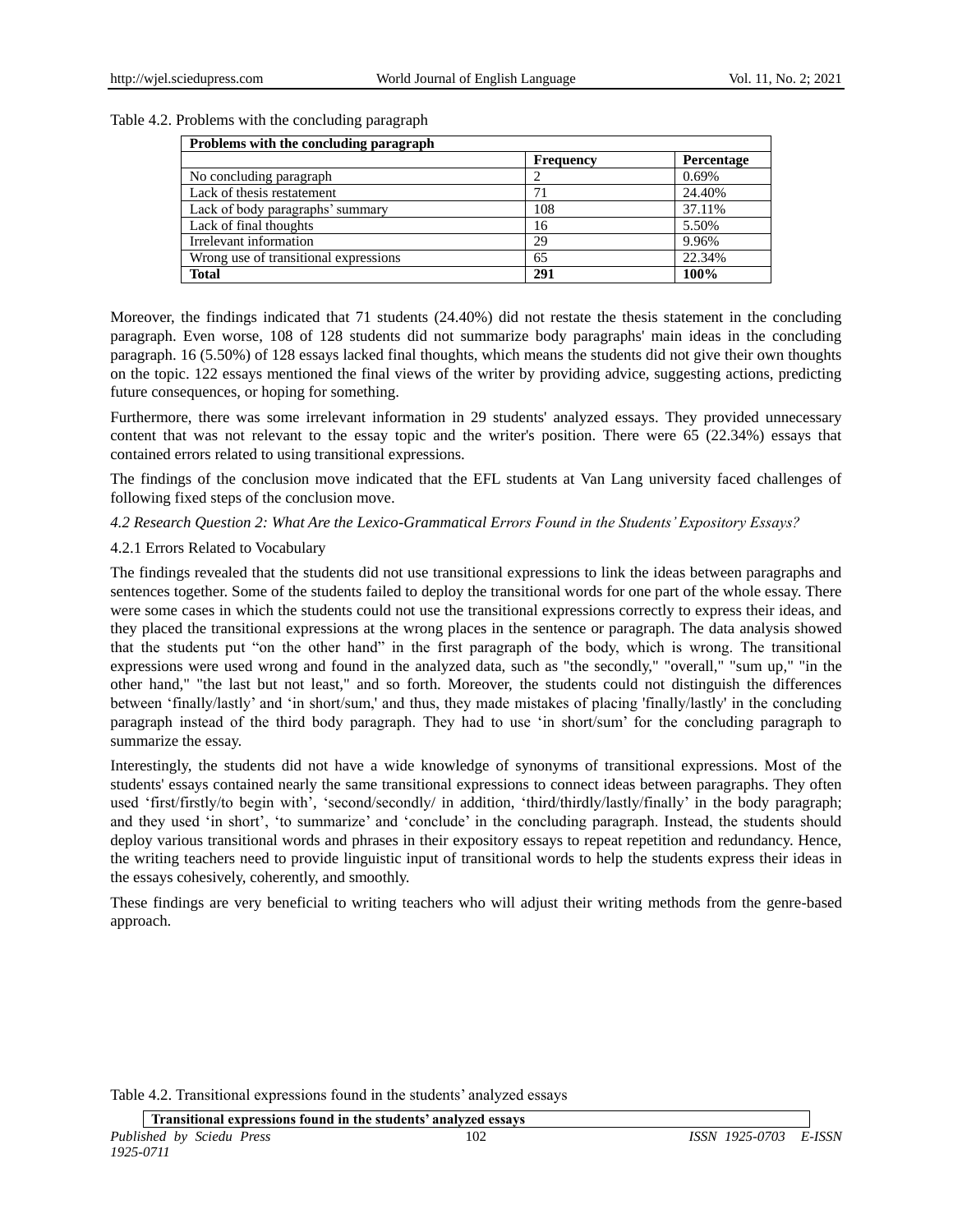| The first body paragraph  | First, firstly, first of all, initially, to begin with,<br>The first $+$ Noun |
|---------------------------|-------------------------------------------------------------------------------|
| The second body paragraph | Second, secondly, besides, moreover, in addition, on the other hand,<br>next, |
|                           | The second $+$ Noun                                                           |
|                           | $\text{Beside} + \text{Noun phrase}$                                          |
|                           | Another $+$ Noun                                                              |
|                           | The next $+$ Noun                                                             |
| The third body paragraph  | After all, last but not least, in short,                                      |
| The last paragraph        | In conclusion, to sum up, in short, conclusively, in sum, in general, after   |
|                           | all, in summary, to conclude,                                                 |
|                           | The last $+$ Noun                                                             |

Apart from the errors related to the transitional words and phrases, the findings revealed that the students made mistakes in using informal or spoken language in academic writing. The students could not distinguish the differences between formal and informal language used in academic writing. The spoken language influenced a great number of the students, and thus they tended to use informal and spoken language in their written essays. The findings found that the students" essays with the errors related to spoken and informal language are presented as follows:

- $\ldots$  I want to mention $\ldots$  (E36)
- And now, we will learn about... (E50)
- Here are  $\dots$  (E58)
- I will point out  $\dots$  (E67)
- I will talk about... (E72)
- Let's see how...  $(E79)$
- Let's talk about... (E85)
- Now, I will... (E93)
- Secondly, we talk ... (E105)
- We are going to... $(E114)$
- We can't no say...  $(E120)$

## 4.2.2 Errors Related to Grammar

In addition to the lexical errors, there were also errors related to grammatical points in the 128 essays that were analyzed in this study. The findings found that the students did not use different kinds of tense correctly in their essays. It means that the students employed a mixture of tenses in their expository essays, and they even felt confused at the choices of tenses for facts and experience. Also, a great number of sentences containing first-person pronouns like "I" were used in the collected data. The students overused the pronoun in their essays. Still, they were not aware that it was necessary not to use the 'I' pronoun in academic writing to eliminate the writer's subjectivity for the essays. Finally, there were a significant number of contractions in the 128 essays. The students should not use the contracted form in academic writing. Instead, they should use the full form of words to gain a certain formality for their academic essays.

# *4.2 Discussion*

From the findings, it is inferred that the students at Van Lang university face many challenges of writing an expository essay from a genre-based approach to writing. The students did not recognize how important it is to write the expository essay according to the fixed move-step structure that they were taught and trained carefully by their teacher. The results showed they did not follow the move-step structure strictly while writing their expository essays, which led to errors related to lexico-grammar, irrelevant information, cohesion, and coherence. Therefore, their essays were not understood easily and coherently, which caused the communicative purposes of the expository not to be fulfilled.

It is also essential for the writing teachers to implement the genre-based approach to writing expository essays. The students are familiar with the generic structure and lexico-grammatical features of this kind of writing genre. The

*Published by Sciedu Press* 103 *ISSN 1925-0703 E-ISSN 1925-0711*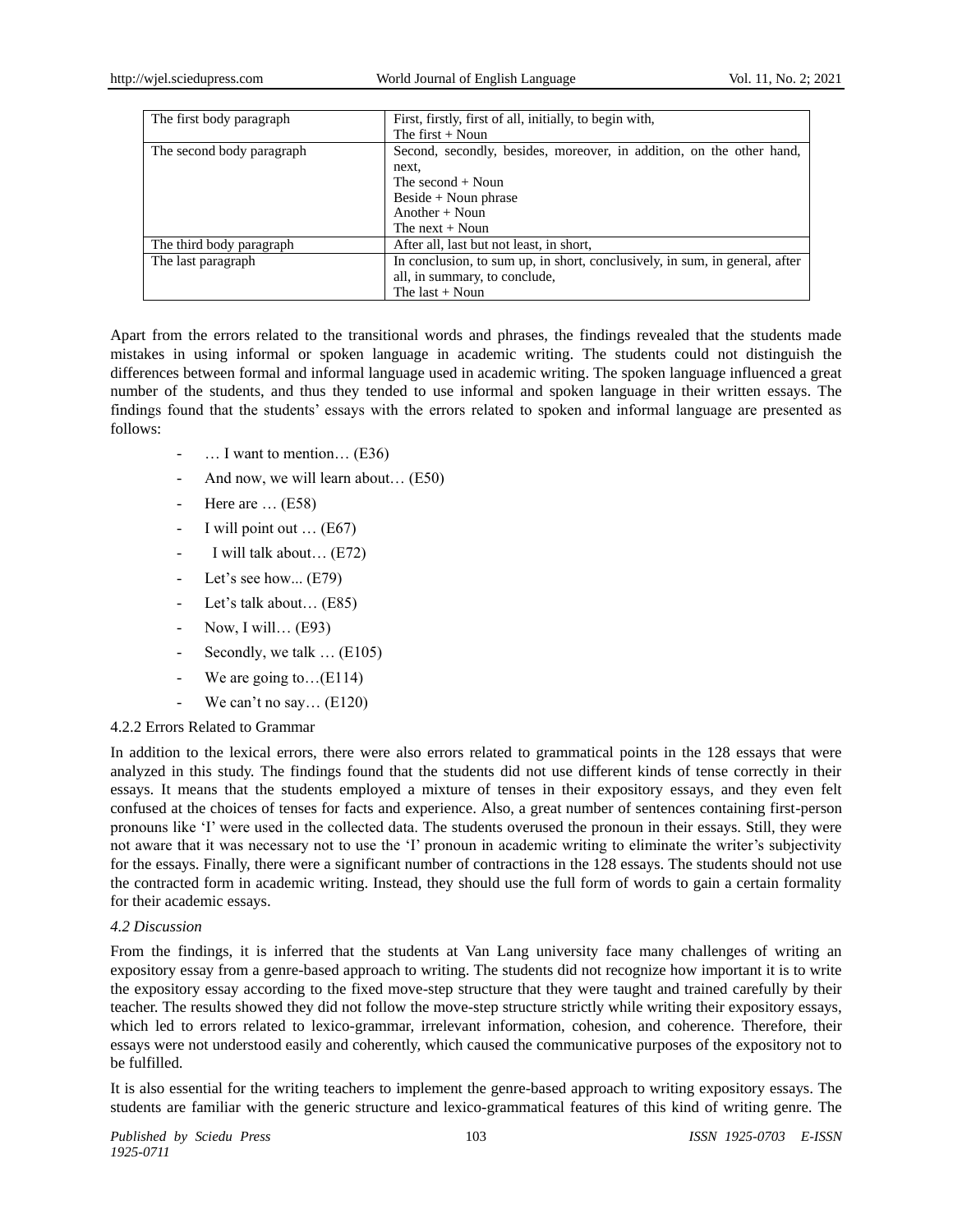results revealed that the students did not master all steps of each move of the expository essay. Thus the writing teachers have to train them how to analyze sample expository essays to help them draw the move-step structure. Based on the sample expository essays with the teacher's support, the students distinguish different moves and various steps to realize these moves using lexico-grammatical features. It is clearly said that the students should have skills to analyze steps such as hook, building sentences, and thesis statement in the introduction move; steps such as topic sentence, supporting sentences, and concluding sentence in the body move; and steps such as restatement of the thesis statement, a summary of main ideas of body paragraphs, and writer's final thoughts in the conclusion move. Suppose the students can recognize these moves and realizations by using different steps and typical lexico-grammatical features. In that case, they have a chance to make significant and coherent expository essays.

Moreover, the writing teachers need to carefully explain to the students that the communicative purpose of the expository essay determines the choices of different moves and steps, along with vocabulary and grammar that help realize the generic structure of the essay.

Finally, the finding results suggested that linguistic input should be provided for the EFL students to apply typical lexio-grammatical features of each kind of writing genre. The teachers should provide their students with sufficient knowledge of grammar and vocabulary to write an expository essay well. Especially, the students need to employ a variety of transitional words and phrases to link ideas in their essays, and they use grammar correctly to avoid making their expository essays incoherent.

## **5. Conclusions**

This study investigated the genre-based approach to writing expository essays to the students at Van Lang University. The findings showed that the writing teachers need to train their students to distinguish three different moves: introduction, body, and conclusion in an expository essay. Besides, the teachers should analyze sample expository essays to recognize different steps used in each of these moves to communicate the expository essay. The lexico-grammatical features typical for this kind of writing genre should be provided for the students to have sufficient linguistic input to write their expository essays after sample essay analysis.

The study results enable writing teachers to apply a genre-based writing approach to teach an expository essay. The schematic structure or generic structure and linguistic features of the expository essay should be taught explicitly to the students. It is noticeable that the teachers help students analyze model expository essays to distinguish different moves (e.g., introduction, body, and conclusion) and various steps in each move to make them aware of the move-step structure of the expository essay. The writing teachers also need to provide lexico-grammatical input to help the students write good essays that serve the expository essay's communicative purpose.

Due to method design and instruments, this study has still had some limitations on the genre-based approach to writing an expository essay. Different research designs and instruments such as observation, questionnaires, or interviews can be used for future research. Future research can investigate this approach to teaching how to write other kinds of writing genres and provide the students with the lexico-grammatical input used for different writing genres to serve communicative purposes.

## **References**

- Bae, H. J. (2012). The effectiveness of genre-based L2 writing instruction on Korean middle school students" writing ability. *English Teaching*, *67*(3), 147-180. https://doi.org/10.15858/engtea.67.3.201209.147
- Berry, M., Butler, C., Fawcett, R., & Huang, G., (1996). *Meaning and form: Systemic functional interpretations*. Norwood, New Jersey: Ablex Publishing.
- Chen, Y., & Su, S. (2011). A genre-based approach to teaching EFL summary writing. *ELT Journal*, *66*(2), 184-192. https://doi.org/10.1093/elt/ccr061
- Chin, p., Koizumi, Y., Reid, S., Wray, S., & Yamazaki, Y. (2012). *Academic writing skills: Students' book 1*. Singapore: Cambridge University Press.
- Christie, F. (1990). *Genre as social processes*. A plenary paper delivered at the Meanjin reading council regional conference, pp.74-78. Brisbane (March, 23-25).
- Coffin, C. (2001). Theoretical approaches to written language A TESOL perspective. In A. Burns & C. Coffin (Eds.), *An analyzing English in a global context: A reader*, *pp.93-122*. London: Routledge.
- Cope, B., & Kalantzis, M. (1993). Introduction: How a genre approach to literacy can transform the way writing is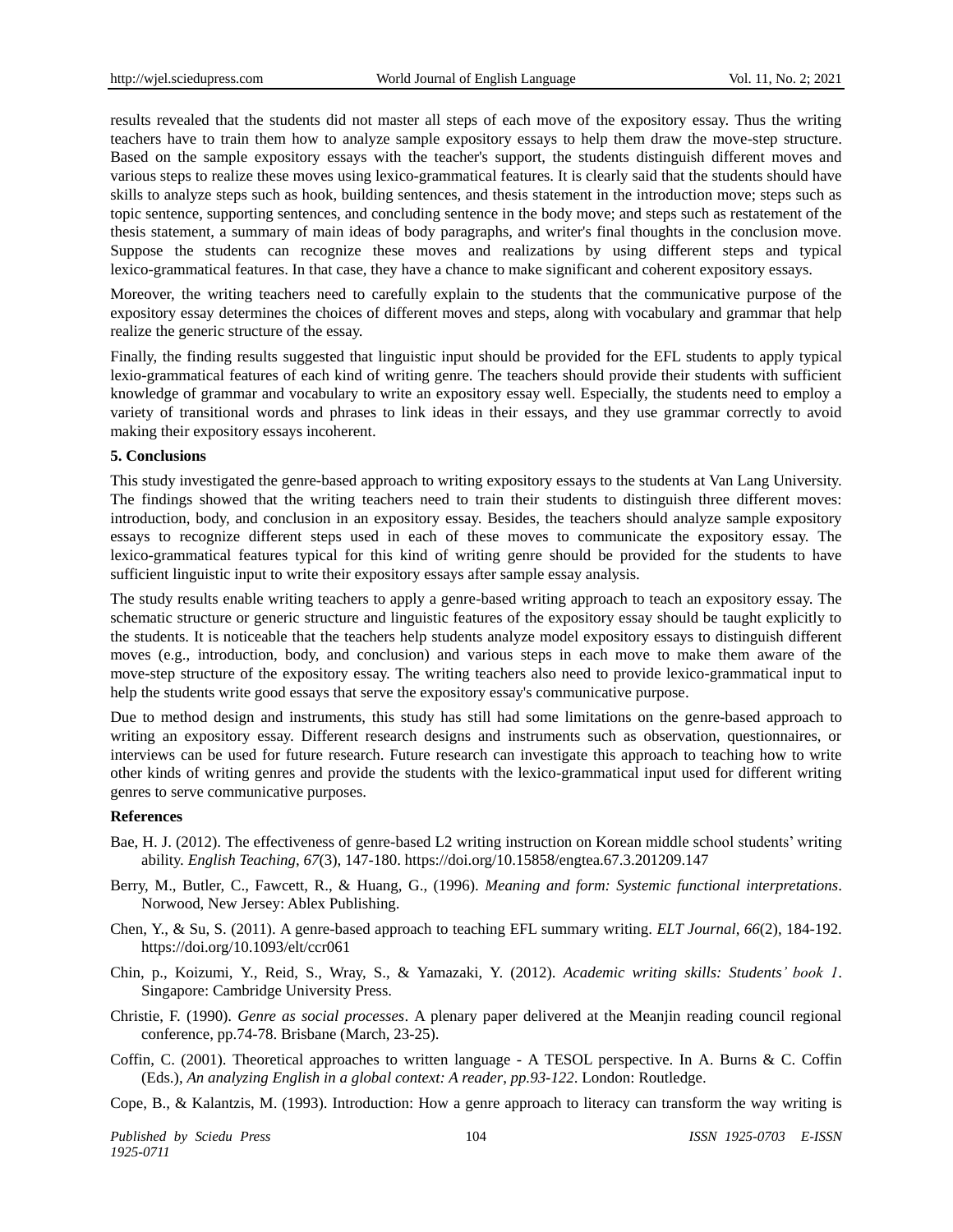taught. In B. Cope & M. Kalantzis (Eds), *The power of literacy: A genre approach to teaching writing*. London: Falmer Press, pp.1-21.

Derewianka, B. (1992). *A functional model of language*. North Sydney: Board of Studies.

- Droga, L., & Humphrey, S. (2003). *Grammar and meaning: An Introduction for Primary Teachers*. New South Wales: Target Texts.
- Eggins, S. (1994). *An introduction to systemic functional linguistics*. London: Printer Publishers.
- Halliday, M. A. K. (1994). *An Introduction to Functional Grammar*. London: Edward Arnold.
- Halliday, M. A. K. (2009). Context of culture and of situation. In J. J. Webster (Ed.), *The essential Halliday, pp.55-84*. London: Continuum.
- Halliday, M. A. K., & Martin, J. R. (1993). *Writing science: literacy and discursive power*. London: The Farmer Press.
- Hammanind, J., & Derewianka, B. (2001). Genre. In R. Carter & D. Nunan (Eds). *The Cambridge Guide to Teaching English to Speakers of Other Language*. Cambridge: Cambridge University Press. https://doi.org/10.1017/CBO9780511667206.028
- Hermansson, C., Jonsson, B., Levlin, M., Lindhhé. A., Lundgren, B., & Shaswar, A. N. (2019). The (non)effect of Joint Construction in a genre-based approach to teaching writing. *The Journal of Educational Research*, *112*(4), 483-494. https://doi.org/10.1080/00220671.2018.1563038
- Ho, P. V. P., Phung, L. T. K., Oanh, T. T. T., & Giao, N. Q. (2020). Should Peer E-Comments Replace Traditional Peer Comments? *International Journal of Instruction, 13*(1), 295-314. https://doi.org/10.29333/iji.2020.13120a
- Hyland, K. (2002). *Teaching and researching writing*. London: Longman.
- Hyland, K. (2007). *Genre and second language writing*. Michigan: The University of Michigan Press.
- Hyland, K. (2007). Genre pedagogy: Language, literacy and L2 writing instruction. *Journal of Second Language Writing, 16*(3), 148-164. https://doi.org/10.1016/j.jslw.2007.07.005
- Hyon, S. (1996). Genre in three traditions: Implications for ESL. *TESOL Quarterly*, *30*(4), 693-722. https://doi.org/10.2307/3587930
- Kay, H., & Dudley-Evans, T. (1998). Genre: What teachers think? *ELT Journal, 52*(4), 308-313. https://doi.org/10.1093/elt/52.4.308
- Lin, B. (2006). Genre-based teaching and Vygotskian principles in EFL: The case of university writing course. *Asian EFL Journal*, *8*(3), 1-18.
- Luu, T. T. (2011). Teaching writing through genre-based approach. *Brazilian English Language Teaching Journal*, *2*(1), 121-136. https://doi.org/10.4304/tpls.1.11.1471-1478
- Martin, J. R. (1984). Language, register and genre. In F. Christie (Ed.), *Children writing: Reader*. Geelong: Deakin University Press.
- Martin, J. R. (1999). Mentoring semogenesis: 'genre-based literacy pedagogy. In C. Frances (Ed.), *Pedagogy and the Shaping of Consciousness: Linguistic and Social Processes, pp.123-155.* London: Cassell.
- Melissourgou, M., & Frantzi, K. (2017). Genre identification based on SFL principles: The representation of text types and genres in English language teaching material. *Corpus Pragmatics*, *1*(4), 373-392. https://doi.org/10.1007/s41701-017-0013-z
- Painter, C. (1986). The role of interaction in learning to read and learning to writer. In C. Painter & J. R. Martin (Eds.), *Writing to mean: teaching genres across the curriculum*. Occasional paper No. 9, Applied Linguistics Association of Australia.
- Pham, V. P. H. (2021a). The Effects of Collaborative Writing on Students' Writing Fluency: An Efficient Framework for Collaborative Writing. *SAGE Open, 11*(1), 1-11. https://doi.org/10.1177/2158244021998363
- Pham, V. P. H. (2021a). The Effects of Lecturer's Model e-comments on Graduate Students' Peer e-comments and Writing Revision. *Computer Assisted Language Learning, 34*(3), 324-357. <https://doi.org/10.1080/09588221.2019.1609521>